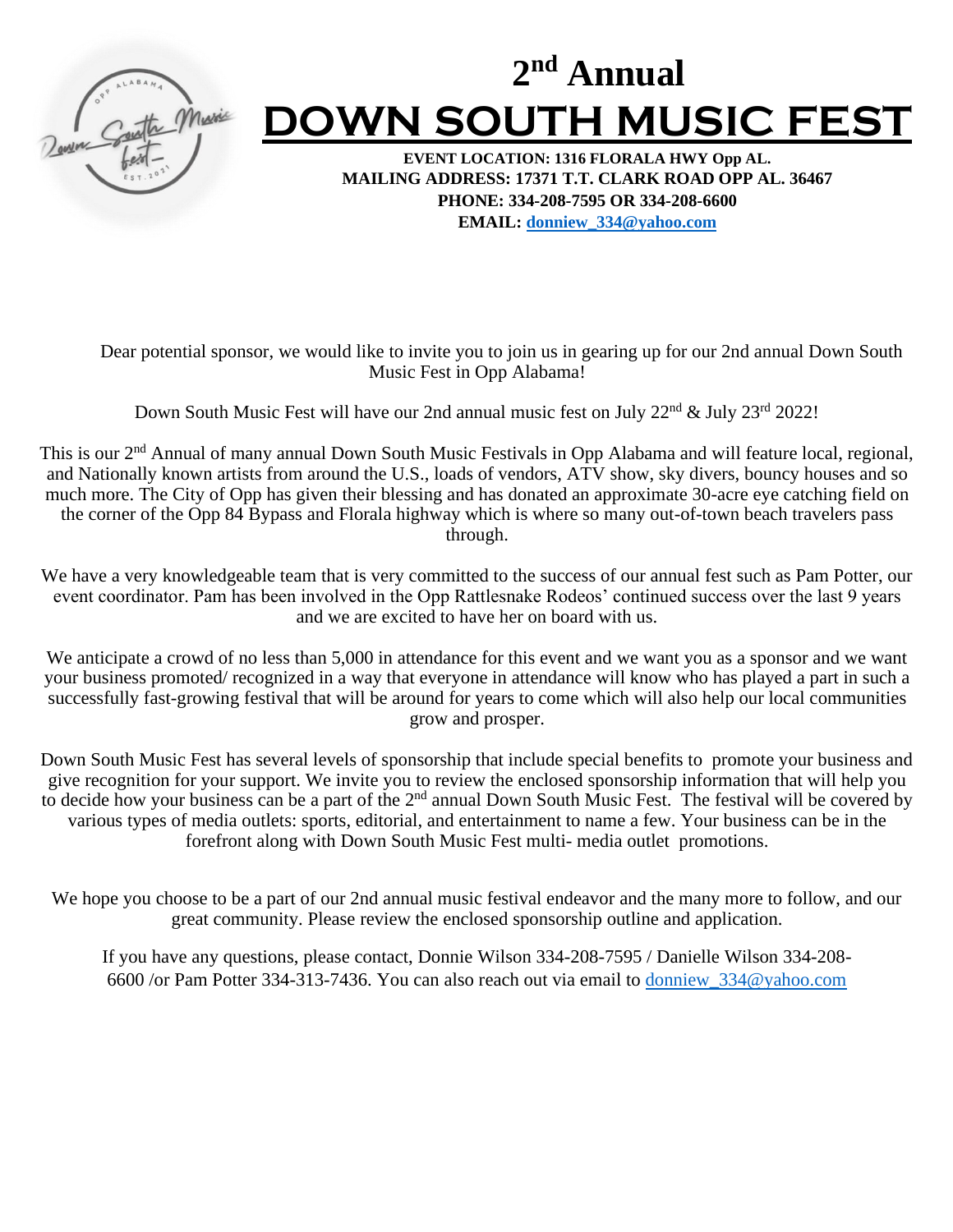**The Lineup**

# The Lacs Drake White

Kentucky Music Mafia Reid Haughton Todays Yesterday Band Levee Road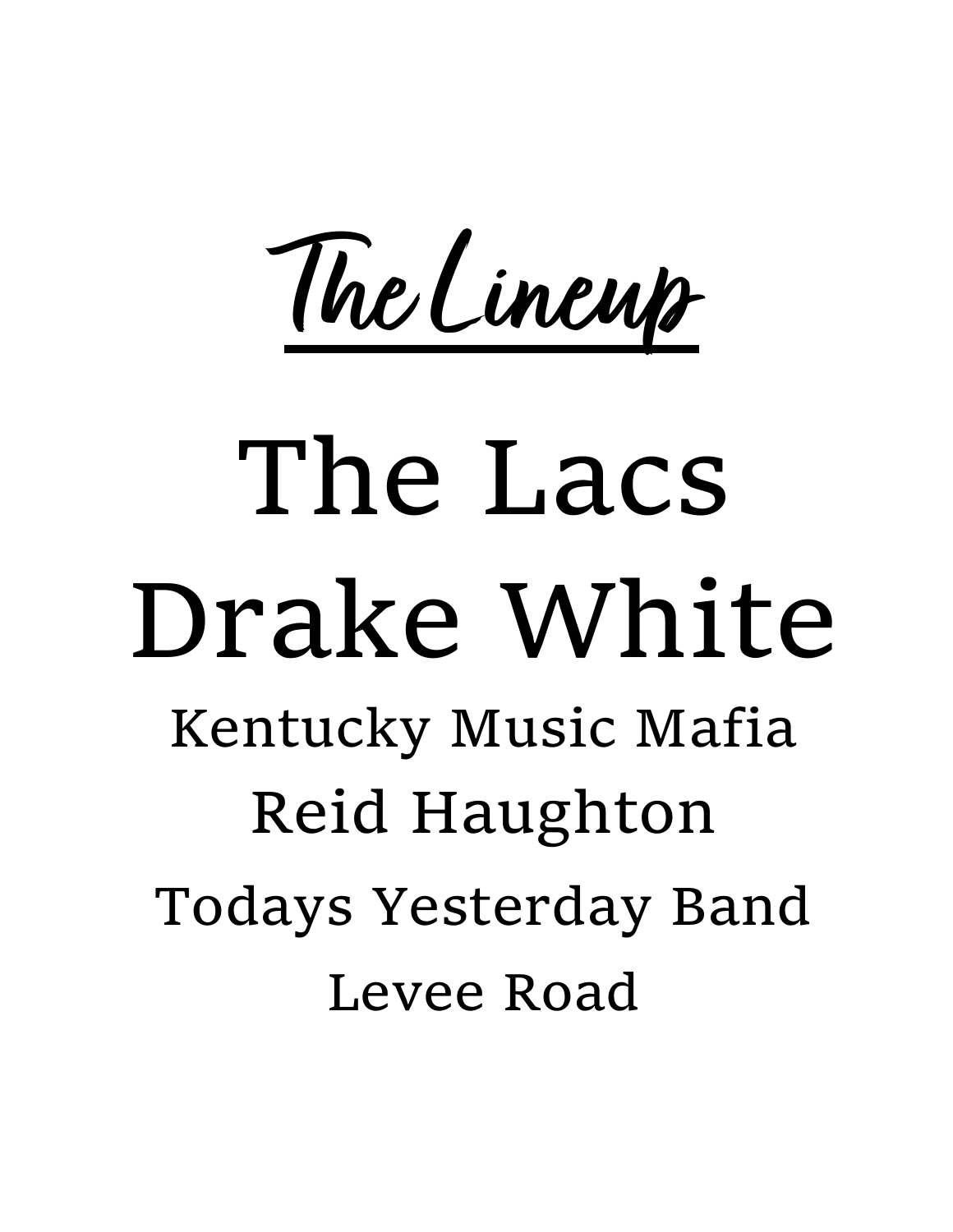**Sponsorship Packages**

## **ELITE SPONSOR**

#### **\$8000**

- Company banner on stage and on ground level.
- Promotional material such as numerous banners and brochures.
- Mention as elite sponsor in media including television, radio, new releases, PGA interviews, and more.
- Full page ad on Down South Music Fest's Facebook page.
- Front page or inside front cover (full page) ad in program.
- Complimentary vendor booth in one of the prime vendor locations.
- 12 VIP backstage passes including premium front of stage seating.
- 20 Complimentary standard admission armbands.
- Two (2) free ice box/coolers entries with standard or adult-beverages of your choice.
- 1 FREE RV/Tent Dry camping spot.
- 2 Free Down South Music T-Shirts

#### **PLATINUM SPONSOR \$5000**

- Company name on stage.
- Spotlight appearance on stage for company representative.
- Promotional materials such as posters, banners, and brochures.
- Mention as platinum in media including television, radio, news releases, PSAs, interviews, etc. Front inside or back cover full-page ad in Down South Music Fest program.
- Complimentary vendor booth
- Listing and numerous mentions on Down South Music Fest official Facebook page.
- 10 VIP/ backstage pass tickets including premium front of stage seating.
- 20 complimentary standard admission arm bands.
- Two (2) free ice box/cooler entries with standard or adult-beverages of your choice.

## **GOLD SPONSOR**

#### **\$3000**

- Promotional materials such as posters, banners, and brochures.
- Mention as Gold sponsor in media including news releases, and PSAs.
- Company banner placed on location at stage area.
- Two (2) page ad in Down South Music Fest program.
- Listing on Down South Music Fest official Facebook page.
- 5 VIP/ backstage pass tickets including premium side stage seating.
- 10 complimentary standard admission arm bands.
- One (1) free ice box/ cooler entry with standard or adult-beverages of your choice.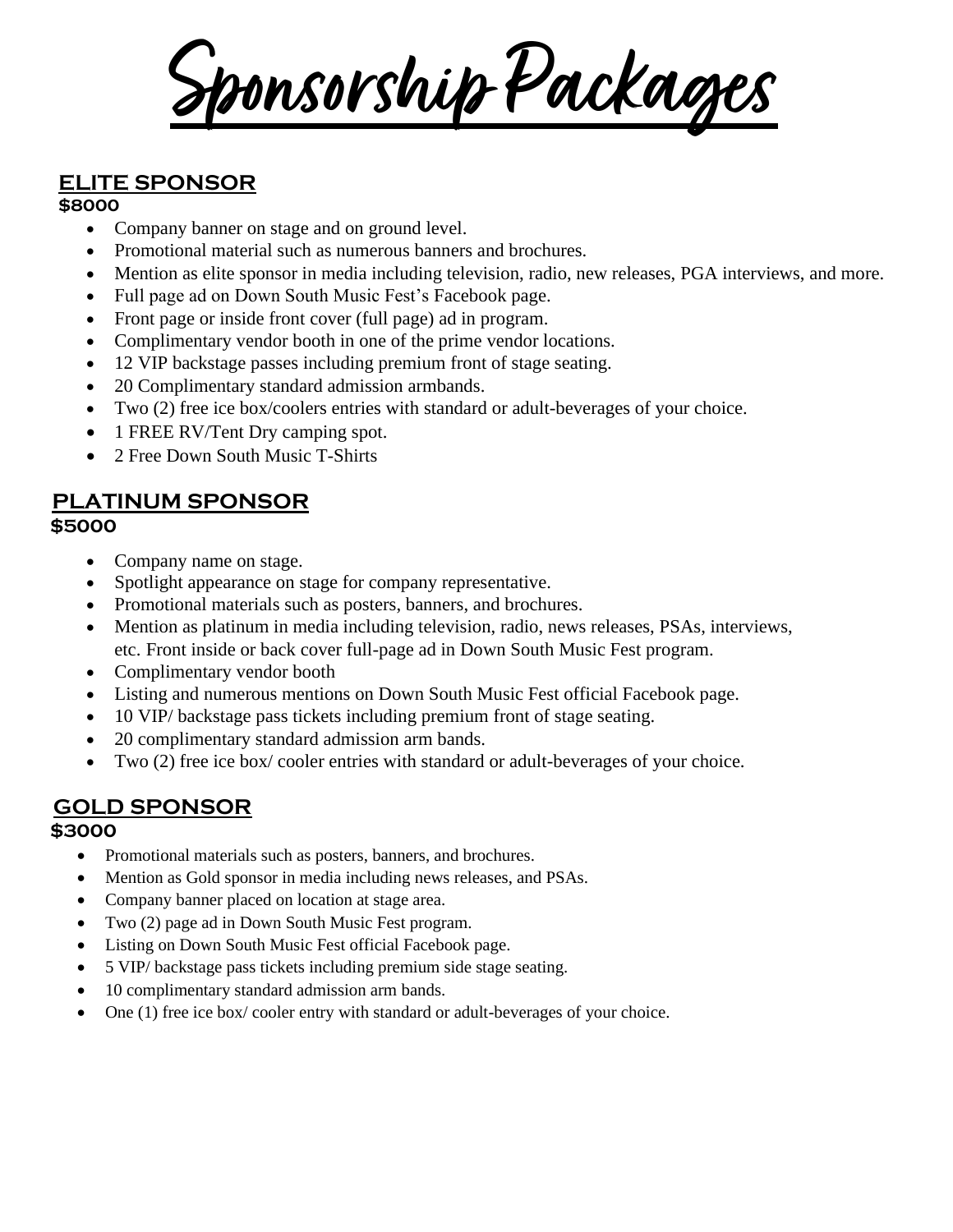#### **SILVER SPONSOR**

#### **\$1500**

- Promotional materials such as posters, banners, and brochures.
- Mention as Silver sponsor in media including news releases, and PSAs.
- Company banner placed on location at festival.
- One (1) full page ad in Down South Music Fest program.
- Listing on Down South Music Fest official Facebook page.
- 2 VIP/ backstage pass tickets including premium side stage seating.
- 6 complimentary standard admission arm bands.
- One (1) free ice box/cooler entry with standard or adult-beverages of your choice.

#### **BRONZE SPONSOR**

#### **\$1000**

- Promotional materials such as posters, banners, and brochures.
- Mention as Bronze sponsor in media including news releases, and PSAs.
- Company banner placed on location at festival.
- One (1) full page ad in Down South Music Fest program.
- Listing on Down South Music Fest official Facebook page.
- 6 complimentary standard admission arm bands.
- One (1) free ice box/cooler entry with standard or adult-beverages of your choice.

#### **COMPANY SPONSOR**

#### **\$750**

- Company banner placed on location at festival
- One (1) full page ad in Down South Music Fest program.
- Listing on Down South Music Fest official Facebook page
- 5 complimentary standard admission arm bands.
- One (1) free ice box/cooler entry with standard or adult-beverages of your choice.

#### **COMPANY SPONSOR**

#### **\$500**

- Company banner placed on location at festival.
- Half page ad in Down South Music Fest program.
- Listing on Down South Music Fest official Facebook page
- 4 complimentary standard admission arm bands.

#### **COMPANY SPONSOR**

#### **\$250**

- Company banner placed on location at festival.
- Half page ad in Down South Music Fest program.
- Listing on Down South Music Fest official Facebook page
- 2 complimentary standard admission arm bands.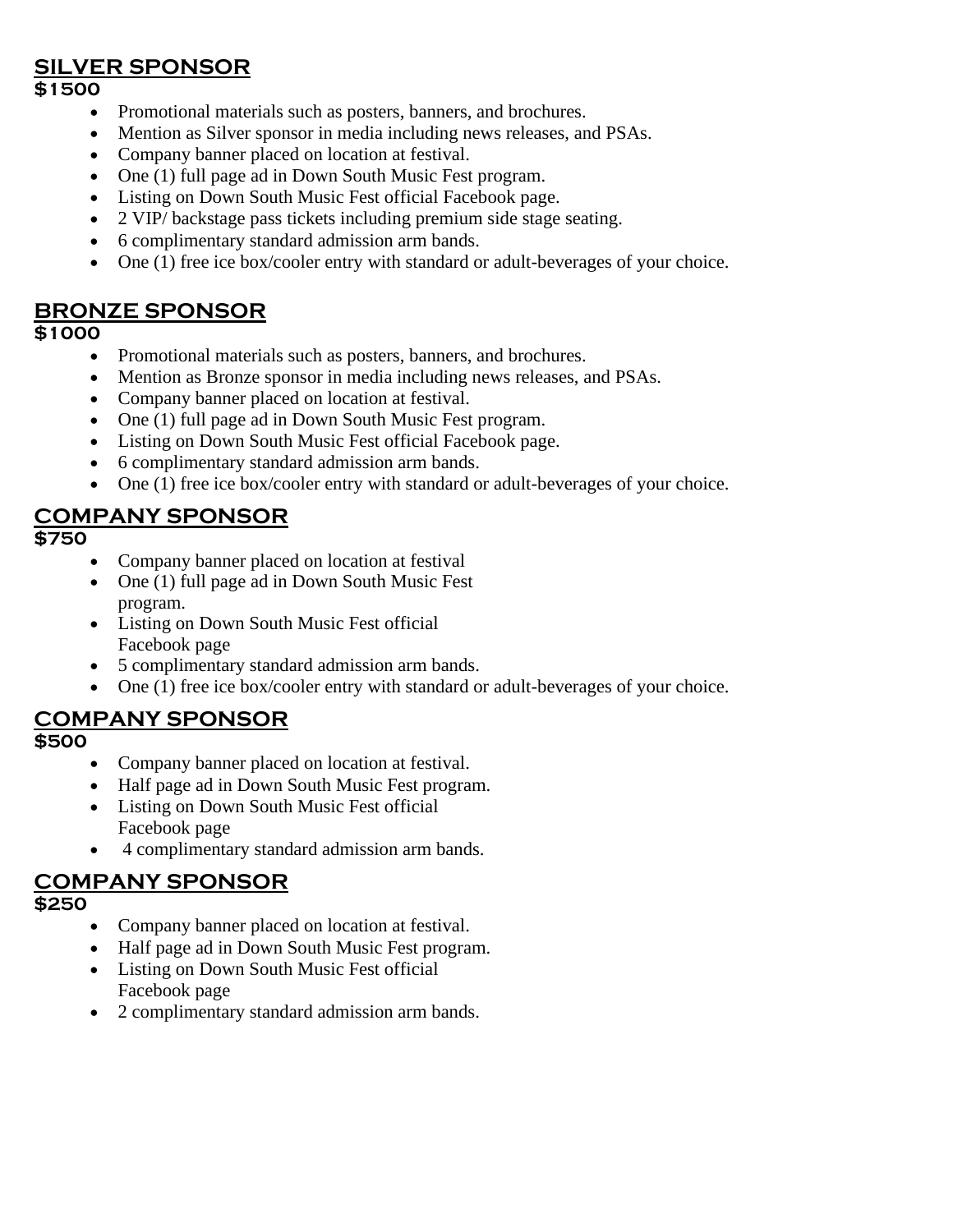# **Attention: Important Information and Deadlines**  Please email publication information to Pam Potter pamg@cityofopp.com or call (334) 313-7436.

- Your company logo (black/white color only in JPEG, BMP, PNG, or format for program printing and placement on the Down South website.
- Your publication information must meet the given deadline. Sponsorship materials for the Down South Music Fest including banners and the Down South Music Fest program book must be submitted to the chosen printer no later than two (2) weeks before the event start date of July 22, 2022.

# Publication information deadline: ASAP:

If you have chosen a high level sponsorship, your information will be needed sooner for promotion uses.

# Make all checks payable to: TODAY'S YESTERDAY BAND ENTERTAINMENT LLP

Sponsorship Applications and checks must be mailed to:

# Today's Yesterday Band Entertainment LLP 17371 T.T. Clark Road Opp, AL 36467

## Check memo should include: Down South Music Fest Sponsor Please return your application and payment by June 24, 2022.

If you have any additional questions regarding sponsorships, contact the following:

Pam Potter phone: 334-313-7436 email: pamg@cityofopp.com or Donnie Wilson phone: 334-208-6600 email: [donniew\\_334@yahoo.com](mailto:donniew_334@yahoo.com)